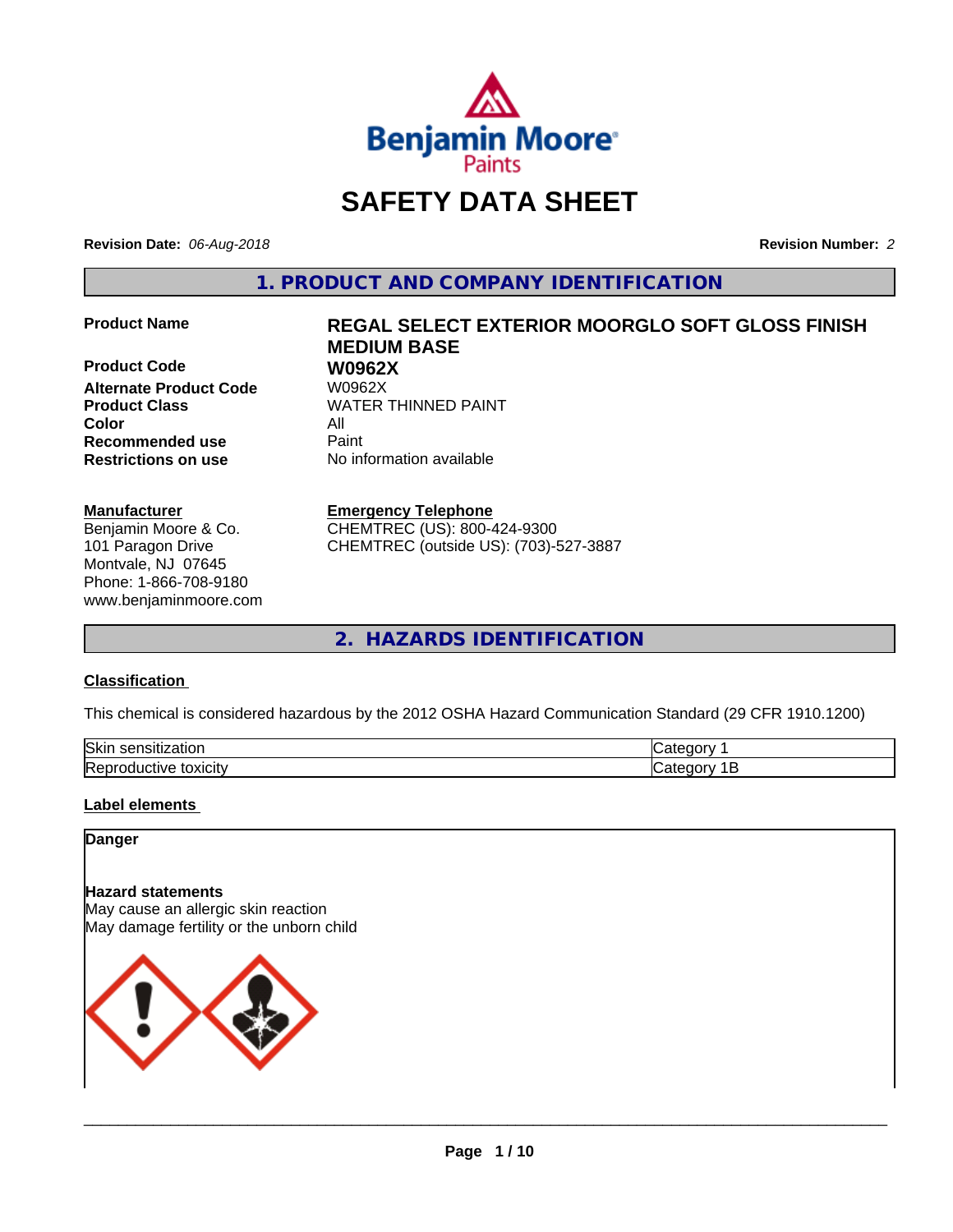**Appearance** liquid **Odor 11** Odor little or no odor

#### **Precautionary Statements - Prevention**

Obtain special instructions before use Do not handle until all safety precautions have been read and understood Use personal protective equipment as required Avoid breathing dust/fume/gas/mist/vapors/spray Contaminated work clothing should not be allowed out of the workplace Wear protective gloves

#### **Precautionary Statements - Response**

IF exposed or concerned: Get medical advice/attention **Skin** IF ON SKIN: Wash with plenty of soap and water If skin irritation or rash occurs: Get medical advice/attention

Wash contaminated clothing before reuse

#### **Precautionary Statements - Storage**

Store locked up

#### **Precautionary Statements - Disposal**

Dispose of contents/container to an approved waste disposal plant

#### **Hazards not otherwise classified (HNOC)**

Not applicable

#### **Other information**

No information available

**3. COMPOSITION INFORMATION ON COMPONENTS**

| <b>Chemical name</b>            | CAS No.    | Weight-% |
|---------------------------------|------------|----------|
| Titanium dioxide                | 13463-67-7 |          |
| Zinc oxide                      | 1314-13-2  |          |
| Silica, amorphous               | 7631-86-9  |          |
| Sodium C14-C16 olefin sulfonate | 68439-57-6 | 0.5      |
| 1-Methyl-2-pyrrolidinone        | 872-50-4   | 0.5      |
| 2-N-octyl-4-Isothiazolin-3-One  | 26530-20-1 | 0.5      |

# **4. FIRST AID MEASURES**

| <b>General Advice</b> | No hazards which require special first aid measures.                                                                                                         |
|-----------------------|--------------------------------------------------------------------------------------------------------------------------------------------------------------|
| <b>Eye Contact</b>    | Rinse thoroughly with plenty of water for at least 15 minutes and consult a<br>physician.                                                                    |
| <b>Skin Contact</b>   | Wash off immediately with soap and plenty of water while removing all<br>contaminated clothes and shoes. If skin irritation persists, call a physician. Wash |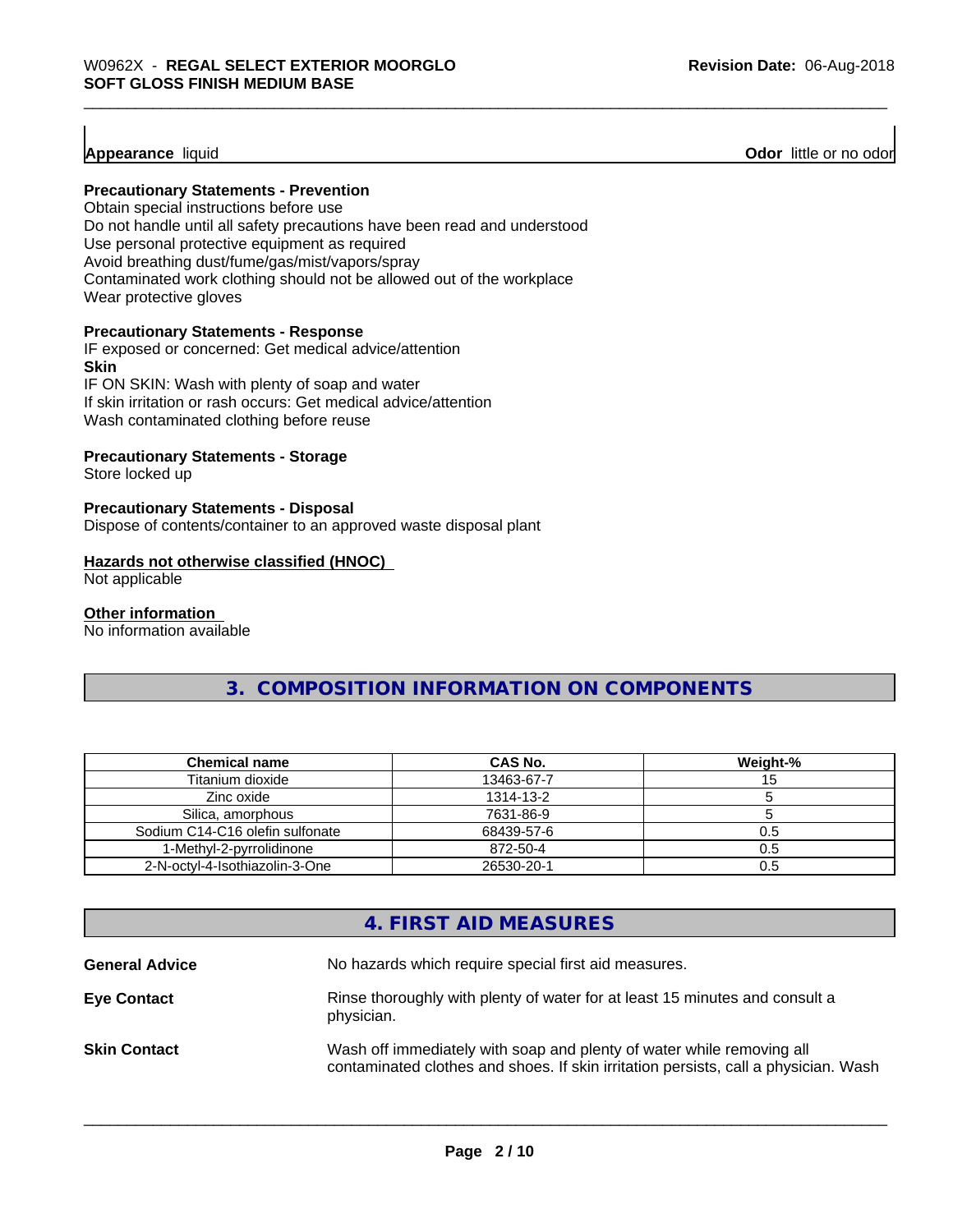|                                                  | clothing before reuse. Destroy contaminated articles such as shoes.                               |
|--------------------------------------------------|---------------------------------------------------------------------------------------------------|
| <b>Inhalation</b>                                | Move to fresh air. If symptoms persist, call a physician.                                         |
| Ingestion                                        | Clean mouth with water and afterwards drink plenty of water. Consult a physician<br>if necessary. |
| <b>Most Important</b><br><b>Symptoms/Effects</b> | May cause allergic skin reaction.                                                                 |
| <b>Notes To Physician</b>                        | Treat symptomatically.                                                                            |

**5. FIRE-FIGHTING MEASURES**

| <b>Suitable Extinguishing Media</b>                                              | Use extinguishing measures that are appropriate to local<br>circumstances and the surrounding environment.                                   |
|----------------------------------------------------------------------------------|----------------------------------------------------------------------------------------------------------------------------------------------|
| <b>Protective Equipment And Precautions For</b><br><b>Firefighters</b>           | As in any fire, wear self-contained breathing apparatus<br>pressure-demand, MSHA/NIOSH (approved or equivalent)<br>and full protective gear. |
| <b>Specific Hazards Arising From The Chemical</b>                                | Closed containers may rupture if exposed to fire or<br>extreme heat.                                                                         |
| <b>Sensitivity To Mechanical Impact</b>                                          | No.                                                                                                                                          |
| <b>Sensitivity To Static Discharge</b>                                           | No.                                                                                                                                          |
| <b>Flash Point Data</b><br>Flash Point (°F)<br>Flash Point (°C)<br><b>Method</b> | Not applicable<br>Not applicable<br>Not applicable                                                                                           |
| <b>Flammability Limits In Air</b>                                                |                                                                                                                                              |
| Lower flammability limit:<br><b>Upper flammability limit:</b>                    | Not applicable<br>Not applicable                                                                                                             |
| Health: 1<br><b>Flammability: 0</b><br><b>NFPA</b>                               | <b>Instability: 0</b><br><b>Special: Not Applicable</b>                                                                                      |
| <b>NFPA Legend</b><br>0 - Not Hazardous                                          |                                                                                                                                              |

- 
- 1 Slightly
- 2 Moderate
- 3 High
- 4 Severe

*The ratings assigned are only suggested ratings, the contractor/employer has ultimate responsibilities for NFPA ratings where this system is used.*

*Additional information regarding the NFPA rating system is available from the National Fire Protection Agency (NFPA) at www.nfpa.org.*

# **6. ACCIDENTAL RELEASE MEASURES**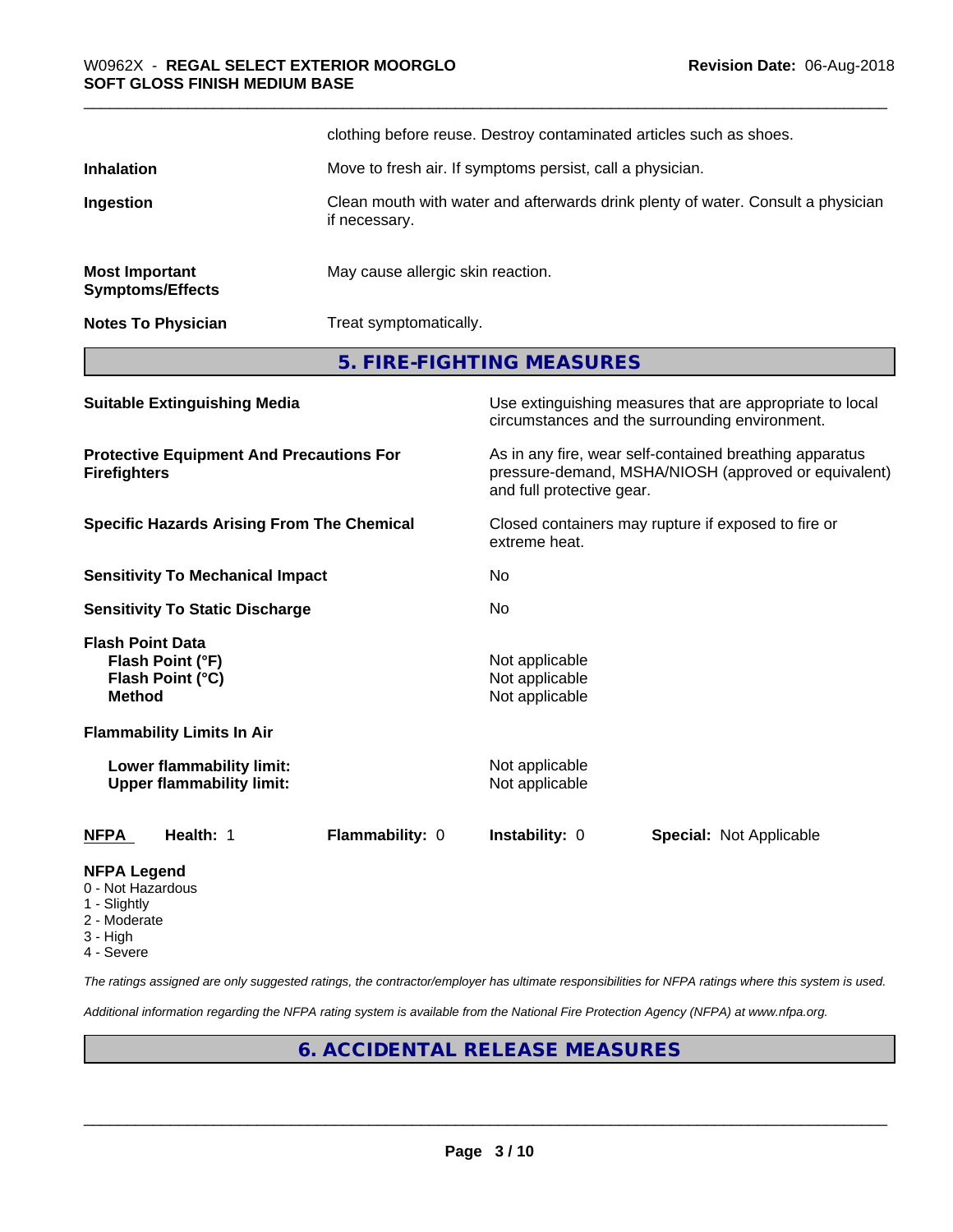| <b>Personal Precautions</b>      | Avoid contact with skin, eyes and clothing. Ensure adequate ventilation.                                                                                                         |
|----------------------------------|----------------------------------------------------------------------------------------------------------------------------------------------------------------------------------|
| <b>Other Information</b>         | Prevent further leakage or spillage if safe to do so.                                                                                                                            |
| <b>Environmental precautions</b> | See Section 12 for additional Ecological Information.                                                                                                                            |
| <b>Methods for Cleaning Up</b>   | Soak up with inert absorbent material. Sweep up and shovel into suitable<br>containers for disposal.                                                                             |
|                                  | 7. HANDLING AND STORAGE                                                                                                                                                          |
| <b>Handling</b>                  | Avoid contact with skin, eyes and clothing. Avoid breathing vapors, spray mists or<br>sanding dust. In case of insufficient ventilation, wear suitable respiratory<br>equipment. |
| <b>Storage</b>                   | Keep container tightly closed. Keep out of the reach of children.                                                                                                                |
| <b>Incompatible Materials</b>    | No information available                                                                                                                                                         |
|                                  |                                                                                                                                                                                  |

**8. EXPOSURE CONTROLS/PERSONAL PROTECTION**

### **Exposure Limits**

| <b>Chemical name</b> | <b>ACGIH TLV</b>                                | <b>OSHA PEL</b>                                        |
|----------------------|-------------------------------------------------|--------------------------------------------------------|
| Titanium dioxide     | 10 mg/m $3$ - TWA                               | $15 \text{ mg/m}^3$ - TWA                              |
| Zinc oxide           | 2 mg/m <sup>3</sup> - TWA<br>10 mg/m $3$ - STEL | 5 mg/m <sup>3</sup> - TWA<br>$15 \text{ ma/m}^3$ - TWA |
| Silica, amorphous    | N/E                                             | 20 mppcf - TWA                                         |

#### **Legend**

ACGIH - American Conference of Governmental Industrial Hygienists Exposure Limits OSHA - Occupational Safety & Health Administration Exposure Limits N/E - Not Established

| <b>Engineering Measures</b>          | Ensure adequate ventilation, especially in confined areas.                                                                          |
|--------------------------------------|-------------------------------------------------------------------------------------------------------------------------------------|
| <b>Personal Protective Equipment</b> |                                                                                                                                     |
| <b>Eye/Face Protection</b>           | Safety glasses with side-shields.                                                                                                   |
| <b>Skin Protection</b>               | Protective gloves and impervious clothing.                                                                                          |
| <b>Respiratory Protection</b>        | In case of insufficient ventilation wear suitable respiratory equipment.                                                            |
| <b>Hygiene Measures</b>              | Avoid contact with skin, eyes and clothing. Remove and wash contaminated<br>clothing before re-use. Wash thoroughly after handling. |

# **9. PHYSICAL AND CHEMICAL PROPERTIES**

**Appearance** liquid<br> **Odor** little c **Odor Odor** little or no odor<br> **Odor Threshold Containery of the Containery of the Containery of the Containery of the Containery of the Contain Density (lbs/gal)** 

**No information available**<br>9.6 - 9.7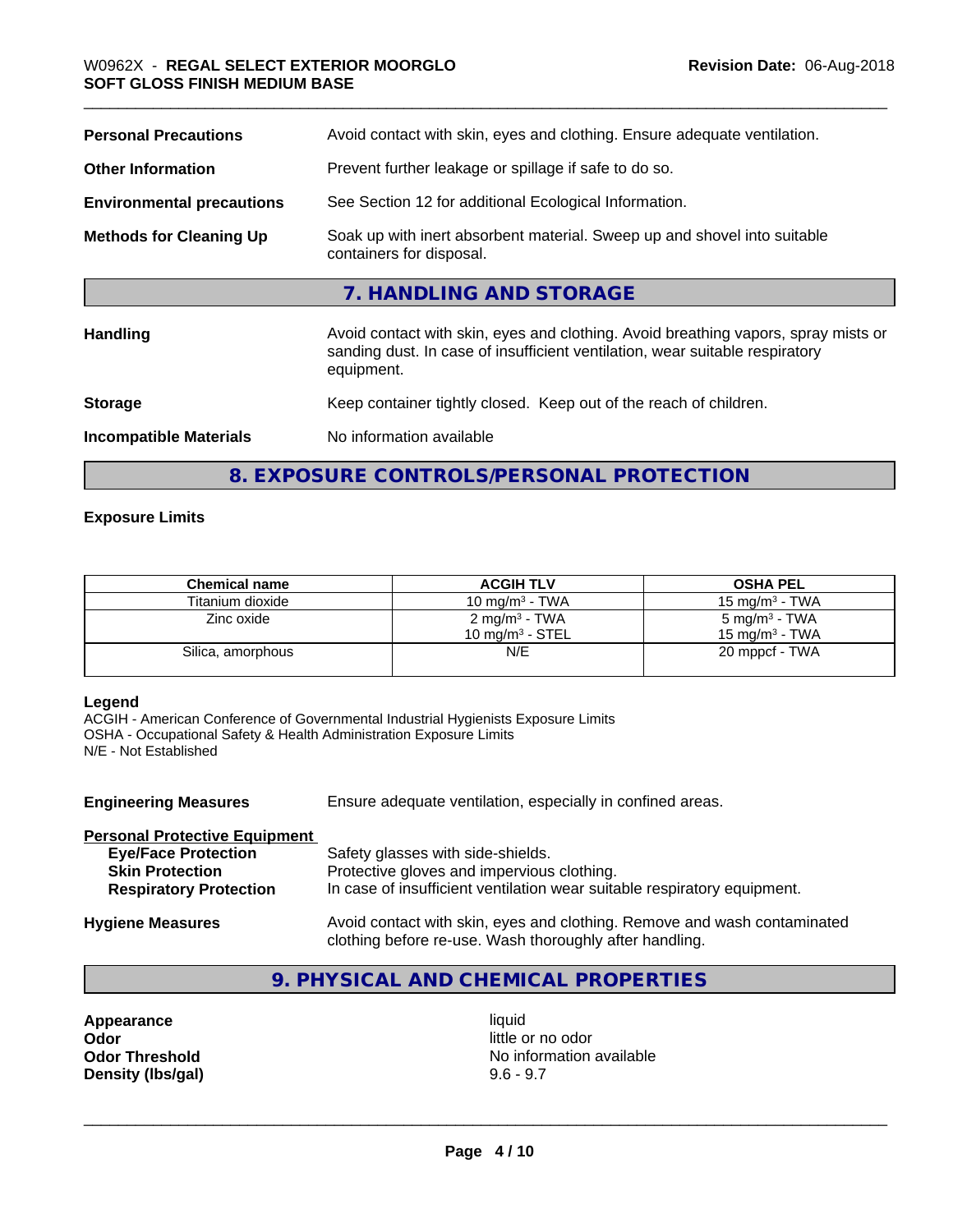**Specific Gravity** 1.15 - 1.17 **pH pH**  $\blacksquare$ **Viscosity (cps)** No information available **Solubility(ies)**<br> **Solubility**<br> **Water solubility**<br> **Water solubility Evaporation Rate Evaporation Rate No information available Vapor pressure @20 °C (kPa)** No information available **Vapor density No information available No information available Wt.** % Solids 40 - 50 **Vol. % Solids** 30 - 40 **Wt. % Volatiles** 50 - 60 **Vol. % Volatiles** 60 - 70 **VOC Regulatory Limit (g/L)** < 50 **Boiling Point (°F) Boiling Point (°C)** 100 **Freezing Point (°F)** 32 **Freezing Point (°C)** 0 **Flash Point (°F)** Not applicable **Flash Point (°C)** Not applicable **Method** Not applicable **Flammability (solid, gas)** Not applicable **Upper flammability limit:** Not applicable **Lower flammability limit:**<br> **Autoignition Temperature (°F)** Not applicable havailable available **Autoignition Temperature (°F)**<br> **Autoignition Temperature (°C)** Moinformation available **Autoignition Temperature (°C)**<br> **Decomposition Temperature (°F)** No information available **Decomposition Temperature (°F) Decomposition Temperature (°C)** No information available **Partition coefficient Contract Contract Contract Contract Contract Contract Contract Contract Contract Contract Contract Contract Contract Contract Contract Contract Contract Contract Contract Contract Contract Contract** 

**No information available** 

## **10. STABILITY AND REACTIVITY**

**Hazardous Decomposition Products** None under normal use.

**Reactivity** Not Applicable

**Chemical Stability Stable under normal conditions.** 

**Conditions to avoid Prevent from freezing.** 

**Incompatible Materials No materials** No materials to be especially mentioned.

 $\overline{\phantom{a}}$  ,  $\overline{\phantom{a}}$  ,  $\overline{\phantom{a}}$  ,  $\overline{\phantom{a}}$  ,  $\overline{\phantom{a}}$  ,  $\overline{\phantom{a}}$  ,  $\overline{\phantom{a}}$  ,  $\overline{\phantom{a}}$  ,  $\overline{\phantom{a}}$  ,  $\overline{\phantom{a}}$  ,  $\overline{\phantom{a}}$  ,  $\overline{\phantom{a}}$  ,  $\overline{\phantom{a}}$  ,  $\overline{\phantom{a}}$  ,  $\overline{\phantom{a}}$  ,  $\overline{\phantom{a}}$ 

**Possibility of hazardous reactions** None under normal conditions of use.

**11. TOXICOLOGICAL INFORMATION**

### **Product Information**

**Information on likely routes of exposure**

**Principal Routes of Exposure** Eye contact, skin contact and inhalation.

**Acute Toxicity**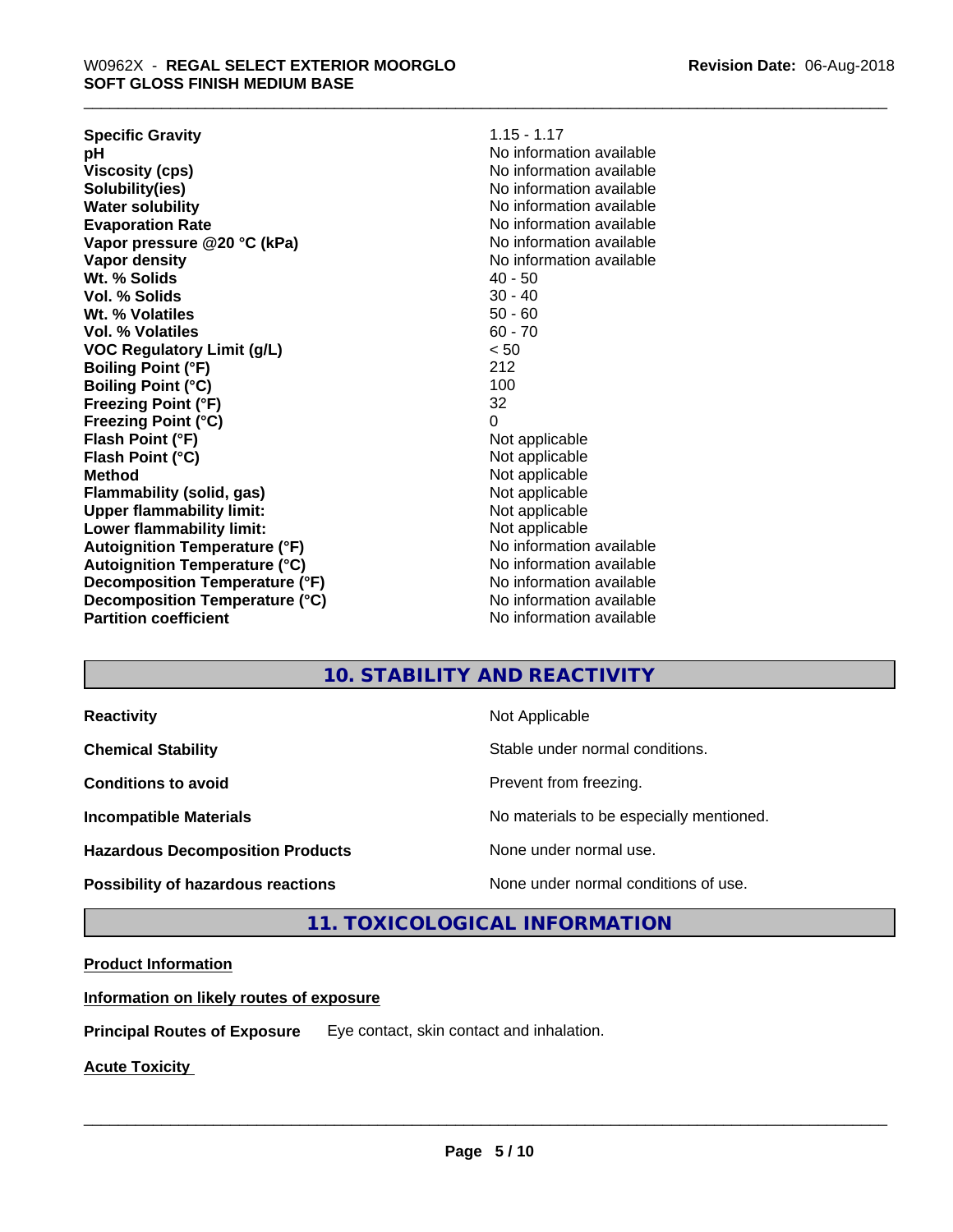**Product Information** No information available

| Proquet Information                                                                                                                                                                                                                                                                                                                  | <u>ino imornialion avaliable</u>                                                                                |
|--------------------------------------------------------------------------------------------------------------------------------------------------------------------------------------------------------------------------------------------------------------------------------------------------------------------------------------|-----------------------------------------------------------------------------------------------------------------|
|                                                                                                                                                                                                                                                                                                                                      | Symptoms related to the physical, chemical and toxicological characteristics                                    |
| <b>Symptoms</b>                                                                                                                                                                                                                                                                                                                      | No information available                                                                                        |
|                                                                                                                                                                                                                                                                                                                                      | Delayed and immediate effects as well as chronic effects from short and long-term exposure                      |
| Eye contact                                                                                                                                                                                                                                                                                                                          | May cause slight irritation.                                                                                    |
| <b>Skin contact</b>                                                                                                                                                                                                                                                                                                                  | Substance may cause slight skin irritation. Prolonged or repeated contact may dry<br>skin and cause irritation. |
| <b>Inhalation</b>                                                                                                                                                                                                                                                                                                                    | May cause irritation of respiratory tract.                                                                      |
| Ingestion                                                                                                                                                                                                                                                                                                                            | Ingestion may cause gastrointestinal irritation, nausea, vomiting and diarrhea.                                 |
| <b>Sensitization</b>                                                                                                                                                                                                                                                                                                                 | May cause an allergic skin reaction                                                                             |
| <b>Neurological Effects</b>                                                                                                                                                                                                                                                                                                          | No information available.                                                                                       |
| <b>Mutagenic Effects</b>                                                                                                                                                                                                                                                                                                             | No information available.                                                                                       |
| <b>Reproductive Effects</b>                                                                                                                                                                                                                                                                                                          | May damage fertility or the unborn child.                                                                       |
| <b>Developmental Effects</b>                                                                                                                                                                                                                                                                                                         | No information available.                                                                                       |
| <b>Target organ effects</b>                                                                                                                                                                                                                                                                                                          | No information available.                                                                                       |
| $\mathbf{ATAT}$ $\mathbf{F}$ $\mathbf{F}$ $\mathbf{F}$ $\mathbf{F}$ $\mathbf{F}$ $\mathbf{F}$ $\mathbf{F}$ $\mathbf{F}$ $\mathbf{F}$ $\mathbf{F}$ $\mathbf{F}$ $\mathbf{F}$ $\mathbf{F}$ $\mathbf{F}$ $\mathbf{F}$ $\mathbf{F}$ $\mathbf{F}$ $\mathbf{F}$ $\mathbf{F}$ $\mathbf{F}$ $\mathbf{F}$ $\mathbf{F}$ $\mathbf{F}$ $\mathbf$ | Na information ovellable                                                                                        |

#### **STOT - single exposure** No information available. **STOT - repeated exposure** No information available. **Other adverse effects** No information available.<br> **Aspiration Hazard** No information available **No information available**

#### **Numerical measures of toxicity**

**The following values are calculated based on chapter 3.1 of the GHS document**

| <b>ATEmix (oral)</b>                            | 56751 mg/kg |
|-------------------------------------------------|-------------|
| <b>ATEmix (dermal)</b>                          | 133997      |
| <b>ATEmix (inhalation-dust/mist)</b> 415.7 mg/L |             |

#### **Component Information**

Titanium dioxide LD50 Oral: > 10000 mg/kg (Rat) Zinc oxide LD50 Oral: 5000 mg/kg (Rat) LC50 Inhalation (Dust):  $> 5700$  mg/m<sup>3</sup> (Rat, 4 hr.) Silica, amorphous LD50 Oral: > 5000 mg/kg (Rat) LD50 Dermal: 2,000 mg/kg (Rabbit) LC50 Inhalation (Dust): > 2 mg/L 1-Methyl-2-pyrrolidinone LD50 Oral: 3598 mg/kg (Rat) LD50 Dermal: 2000 mg/kg (Rabbit) 2-N-octyl-4-Isothiazolin-3-One LD50 Oral: 550 mg/kg (Rat) LD50 Dermal: 690 mg/kg (Rabbit)

#### **Carcinogenicity**

*The information below indicateswhether each agency has listed any ingredient as a carcinogen:.*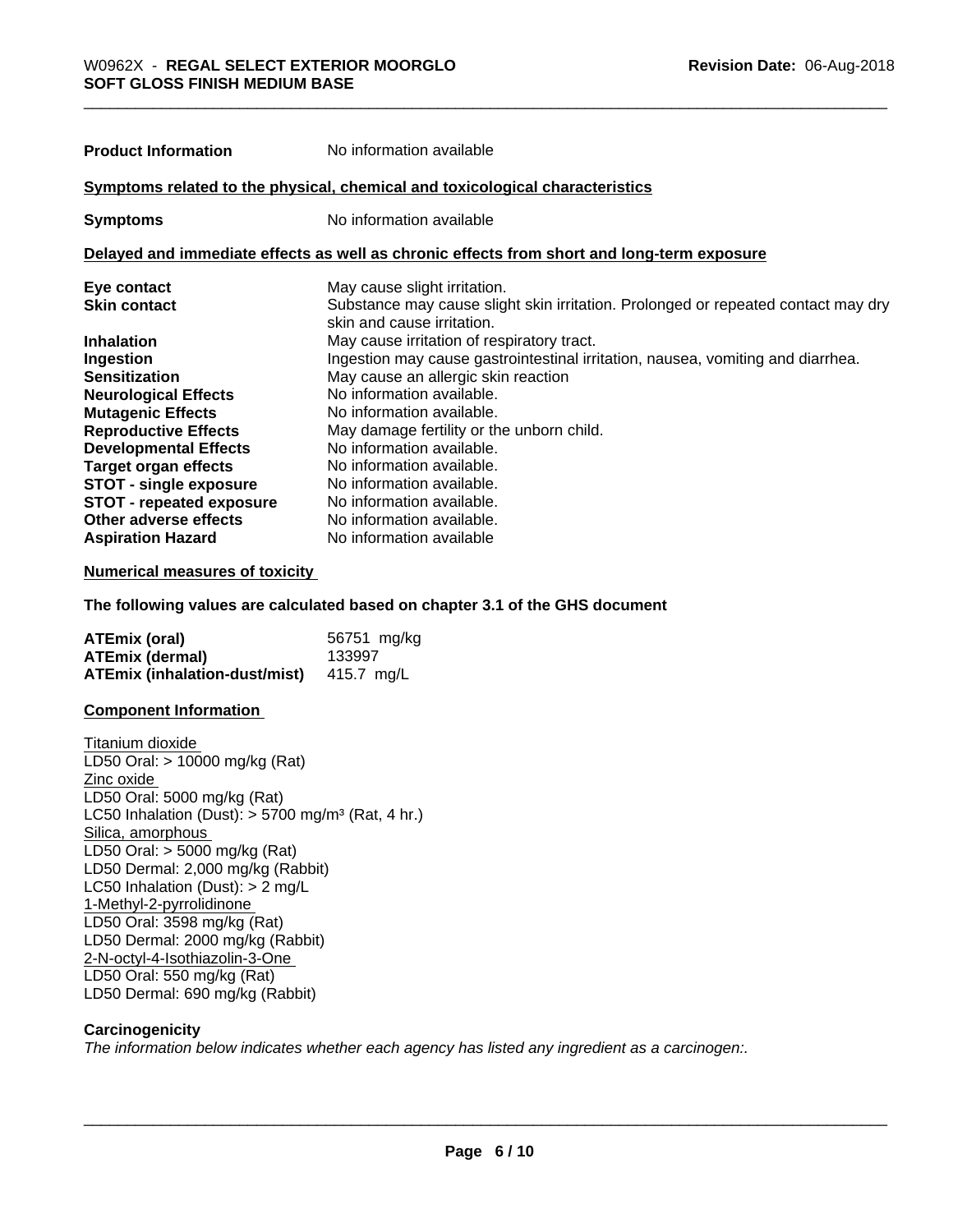| <b>Chemical</b><br>name          | <b>IARC</b>               | <b>NTP</b> | ∩ເມ∧<br>שרט |
|----------------------------------|---------------------------|------------|-------------|
|                                  | .<br>2B<br>Possible Human |            | Listed      |
| $\mathbf{r}$<br>litanium dioxide | Carcinogen                |            |             |

• Although IARC has classified titanium dioxide as possibly carcinogenic to humans (2B), their summary concludes: "No significant exposure to titanium dioxide is thought to occur during the use of products in which titanium dioxide is bound to other materials, such as paint."

#### **Legend**

IARC - International Agency for Research on Cancer NTP - National Toxicity Program OSHA - Occupational Safety & Health Administration

**12. ECOLOGICAL INFORMATION**

#### **Ecotoxicity Effects**

The environmental impact of this product has not been fully investigated.

#### **Product Information**

# **Acute Toxicity to Fish**

No information available

#### **Acute Toxicity to Aquatic Invertebrates**

No information available

#### **Acute Toxicity to Aquatic Plants**

No information available

#### **Persistence / Degradability**

No information available.

#### **Bioaccumulation**

No information available.

#### **Mobility in Environmental Media**

No information available.

#### **Ozone**

No information available

#### **Component Information**

#### **Acute Toxicity to Fish**

Titanium dioxide  $LC50:$  > 1000 mg/L (Fathead Minnow - 96 hr.)

#### **Acute Toxicity to Aquatic Invertebrates**

No information available

#### **Acute Toxicity to Aquatic Plants**

No information available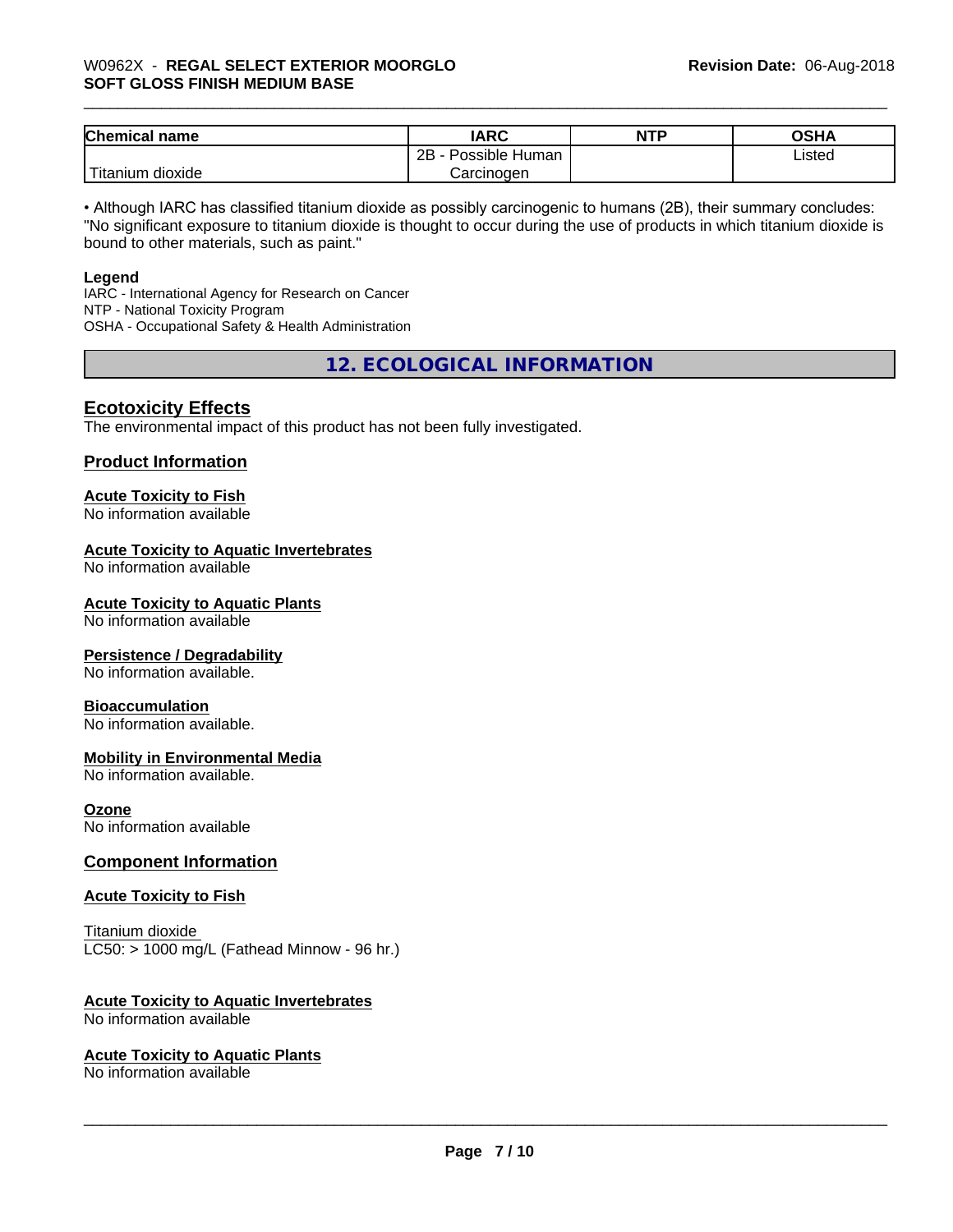|                              | 13. DISPOSAL CONSIDERATIONS                                                                                                                                                                                               |
|------------------------------|---------------------------------------------------------------------------------------------------------------------------------------------------------------------------------------------------------------------------|
| <b>Waste Disposal Method</b> | Dispose of in accordance with federal, state, and local regulations. Local<br>requirements may vary, consult your sanitation department or state-designated<br>environmental protection agency for more disposal options. |
|                              | 14. TRANSPORT INFORMATION                                                                                                                                                                                                 |
| <b>DOT</b>                   | Not regulated                                                                                                                                                                                                             |
| <b>ICAO/IATA</b>             | Not regulated                                                                                                                                                                                                             |
| <b>IMDG/IMO</b>              | Not regulated                                                                                                                                                                                                             |
|                              | <b>15. REGULATORY INFORMATION</b>                                                                                                                                                                                         |

#### **International Inventories**

| <b>TSCA: United States</b> | Yes - All components are listed or exempt. |
|----------------------------|--------------------------------------------|
| <b>DSL: Canada</b>         | Yes - All components are listed or exempt. |

# **Federal Regulations**

| SARA 311/312 hazardous categorization |     |
|---------------------------------------|-----|
| Acute health hazard                   | Yes |
| Chronic Health Hazard                 | Yes |
| Fire hazard                           | No  |
| Sudden release of pressure hazard     | No  |
| Reactive Hazard                       | No  |

#### **SARA 313**

Section 313 of Title III of the Superfund Amendments and Reauthorization Act of 1986 (SARA). This product contains a chemical or chemicals which are subject to the reporting requirements of the Act and Title 40 of the Code of Federal Regulations, Part 372:

| <b>Chemical name</b> | CAS No.   | Weight-% | <b>CERCLA/SARA 313</b>     |
|----------------------|-----------|----------|----------------------------|
|                      |           |          | (de minimis concentration) |
| Zinc oxide           | 1314-13-2 |          |                            |

**Clean Air Act,Section 112 Hazardous Air Pollutants (HAPs) (see 40 CFR 61)**

This product contains the following HAPs:

*None*

# **US State Regulations**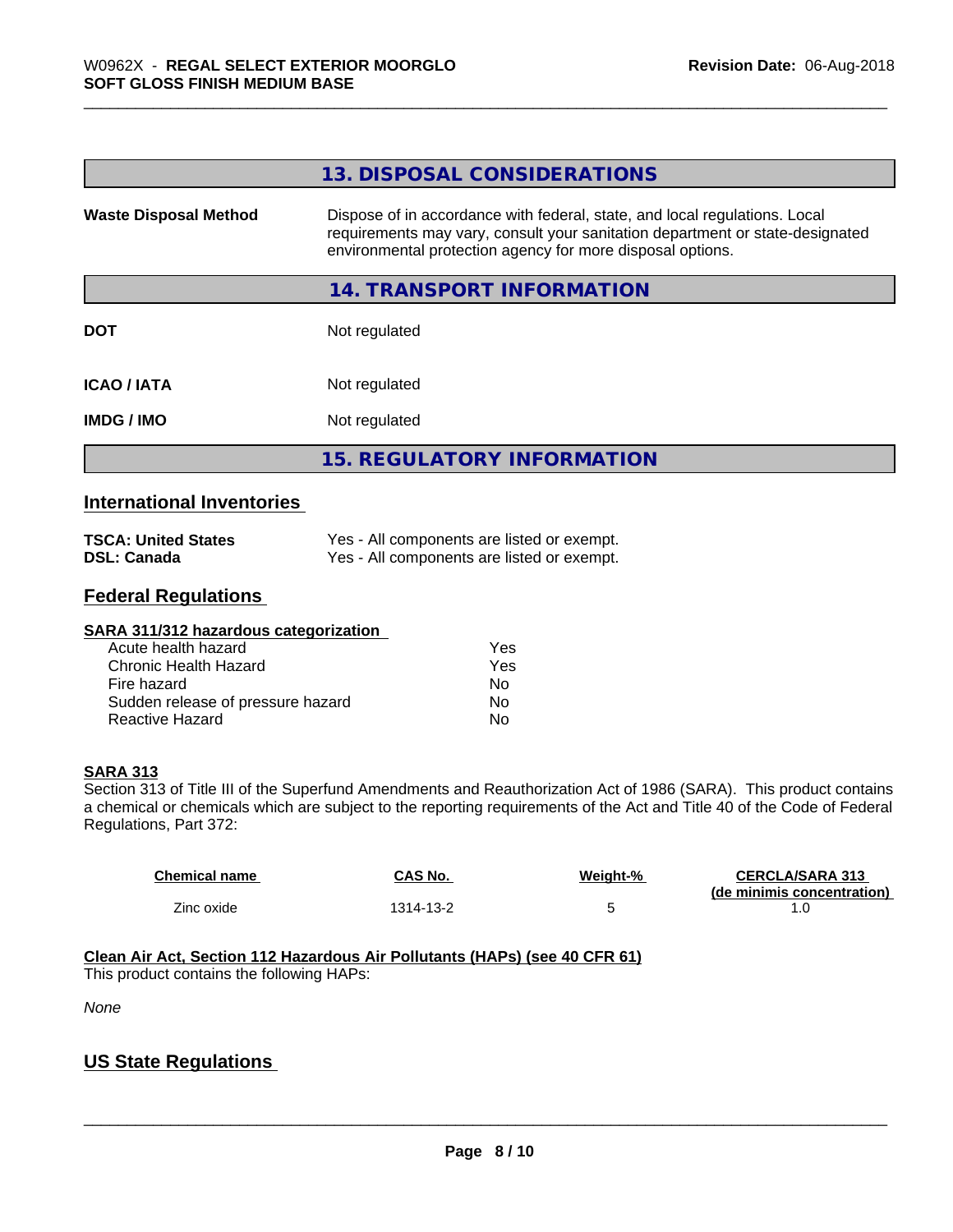#### **California Proposition 65**

# **WARNING:** Cancer and Reproductive Harm– www.P65warnings.ca.gov

#### **State Right-to-Know**

| <b>Chemical name</b>     | <b>Massachusetts</b> | <b>New Jersey</b> | Pennsylvania |
|--------------------------|----------------------|-------------------|--------------|
| Titanium dioxide         |                      |                   |              |
| Zinc oxide               |                      |                   |              |
| Silica, amorphous        |                      |                   |              |
| 1-Methyl-2-pyrrolidinone |                      |                   |              |

#### **Legend**

X - Listed

# **16. OTHER INFORMATION**

**HMIS** - **Health:** 1\* **Flammability:** 0 **Reactivity:** 0 **PPE:** -

#### **HMIS Legend**

- 0 Minimal Hazard
- 1 Slight Hazard
- 2 Moderate Hazard
- 3 Serious Hazard
- 4 Severe Hazard
- \* Chronic Hazard

X - Consult your supervisor or S.O.P. for "Special" handling instructions.

*Note: The PPE rating has intentionally been left blank. Choose appropriate PPE that will protect employees from the hazards the material will present under the actual normal conditions of use.*

*Caution: HMISÒ ratings are based on a 0-4 rating scale, with 0 representing minimal hazards or risks, and 4 representing significant hazards or risks. Although HMISÒ ratings are not required on MSDSs under 29 CFR 1910.1200, the preparer, has chosen to provide them. HMISÒ ratings are to be used only in conjunction with a fully implemented HMISÒ program by workers who have received appropriate HMISÒ training. HMISÒ is a registered trade and service mark of the NPCA. HMISÒ materials may be purchased exclusively from J. J. Keller (800) 327-6868.*

 **WARNING!** If you scrape, sand, or remove old paint, you may release lead dust. LEAD IS TOXIC. EXPOSURE TO LEAD DUST CAN CAUSE SERIOUS ILLNESS, SUCH AS BRAIN DAMAGE, ESPECIALLY IN CHILDREN. PREGNANT WOMEN SHOULD ALSO AVOID EXPOSURE.Wear a NIOSH approved respirator to control lead exposure. Clean up carefully with a HEPA vacuum and a wet mop. Before you start, find out how to protect yourself and your family by contacting the National Lead Information Hotline at 1-800-424-LEAD or log on to www.epa.gov/lead.

| <b>Prepared By</b>      | <b>Product Stewardship Department</b><br>Benjamin Moore & Co.<br>101 Paragon Drive<br>Montvale, NJ 07645<br>800-225-5554 |
|-------------------------|--------------------------------------------------------------------------------------------------------------------------|
| <b>Revision Date:</b>   | 06-Aug-2018                                                                                                              |
| <b>Revision Summary</b> | Not available                                                                                                            |